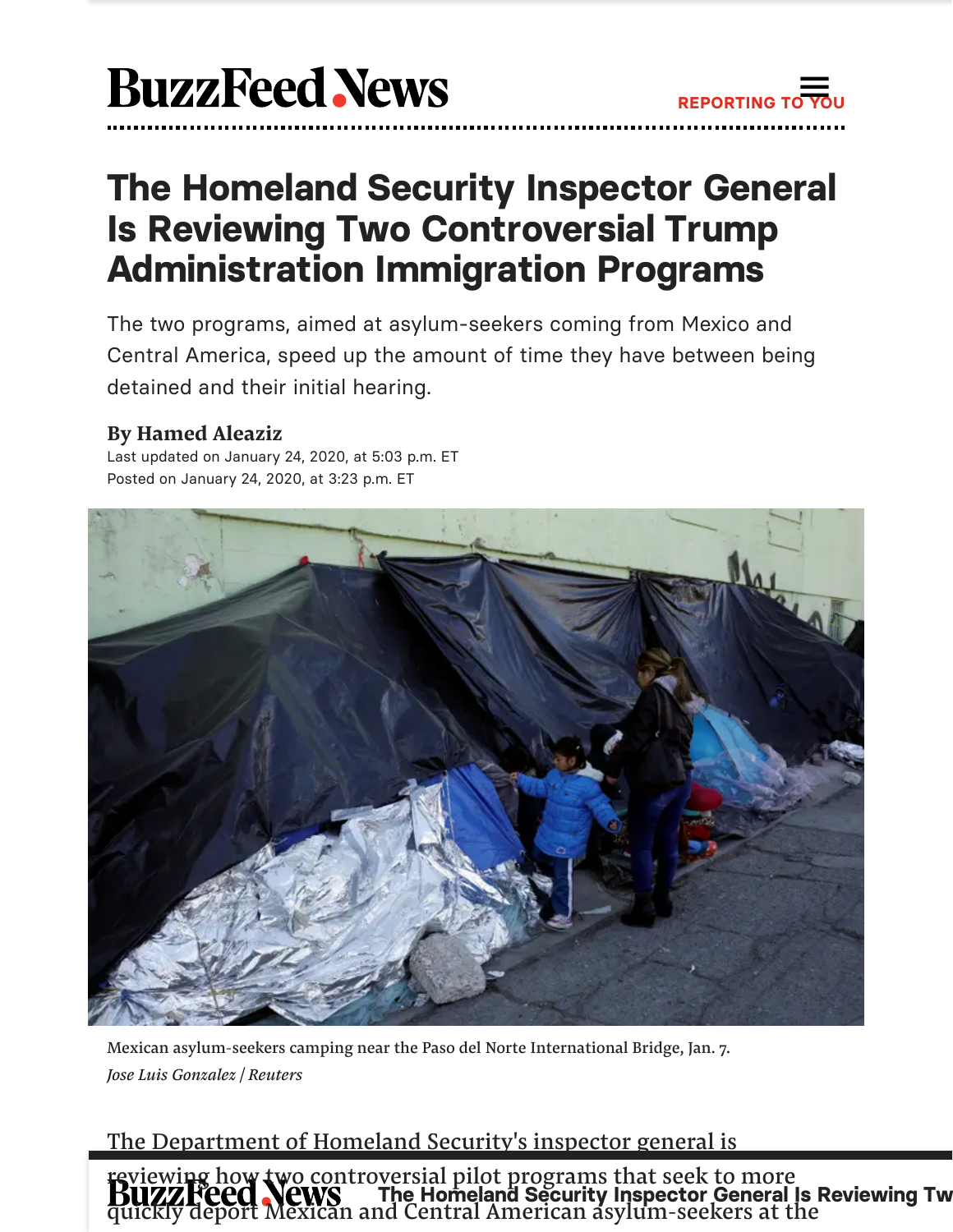southern border are being implemented, according to government documents obtained by BuzzFeed News.

The two pilot programs — the Humanitarian Asylum Review Process and Prompt Asylum Screening Review — are the Trump administration's efforts to quickly screen and potentially remove asylum-seekers at the border.

Since last year, the administration has overhauled the system by forcing some asylum-seekers to remain in Mexico while their cases are processed. Others are sent to Guatemala to seek protection there.

On Jan. 14, Joseph Cuffari, the DHS inspector general, notified Chad Wolf, the acting DHS secretary, that the office had begun a review of the programs and would soon inspect locations in Arizona and Texas where the policies are being implemented.

"Our objective is to determine how DHS, especially U.S. Customs and Border Protection and U.S. Citizenship and Immigration Services, have implemented the Prompt Asylum Claim/Screening Review and HARP pilot programs, " Cuffari wrote in the memo, which was obtained by BuzzFeed News.

Former senior DHS officials said the initiation of a review by the inspector general's office was significant.

"They'll be looking at whether these people are getting a fair shake the right to counsel, the quality of review, and whether they are missing legitimate asylum claims. They'll interview officers and ask whether they were pressured to process these cases to get to a 'no' rather than a fair evaluation, " said John Sandweg, a former senior DHS official during the Obama administration. "When they do this stuff, they'll be aggressive."

#### **BuzzFeed News** The Homeland Security Inspector General Is Reviewing Tw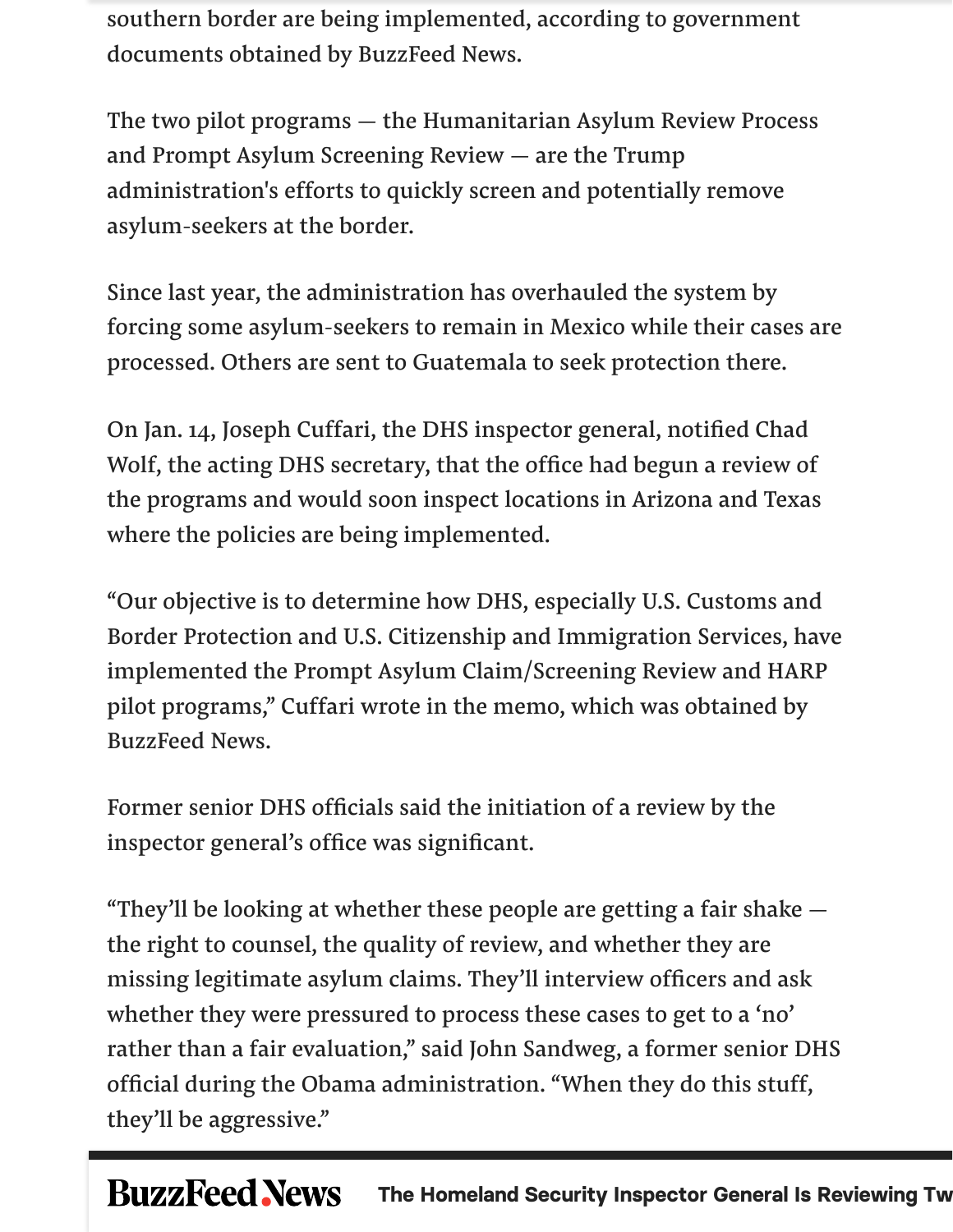Under HARP, the asylum process moves much faster than usual. Mexican asylum-seekers detained by Border Patrol agents are given an initial screening, called a credible fear interview, by US Citizenship and Immigration Services asylum officers within 48 hours — before HARP, they would usually get a longer period of time to prepare. If a request for safe refuge is denied, immigrants can have an appeal heard over the phone by an immigration judge, according to government documents and those with knowledge of the policy.

The other program, PASR, is similarly organized but aimed at Central Americans who traveled through Mexico to arrive at the US border.

During a credible fear interview, asylum-seekers must prove there is a significant possibility that they have a well-founded fear of persecution in their home country. In the lead-up to the interview, immigrants use the time in custody to consult with attorneys or others to help them prepare their case. Immigration experts have said the short time frame associated with the program gives lawyers less access to their clients and, as a result, a lower chance at passing an initial asylum review.

Ken Cuccinelli, the controversial second-in-command at DHS, told reporters Friday in a press briefing that the two pilot programs would rapidly expand in the upcoming future.

"I expect by the early part of February that these will literally be being implemented across the entire border, so maybe two weeks from now, " he said.

In December, the American Civil Liberties Union filed a lawsuit in federal court in Washington, DC, aiming to stop the programs immediately, saying they were violating their right to attorneys in critical asylum screenings.

#### **BuzzFeed News** The Homeland Security Inspector General Is Reviewing Tw